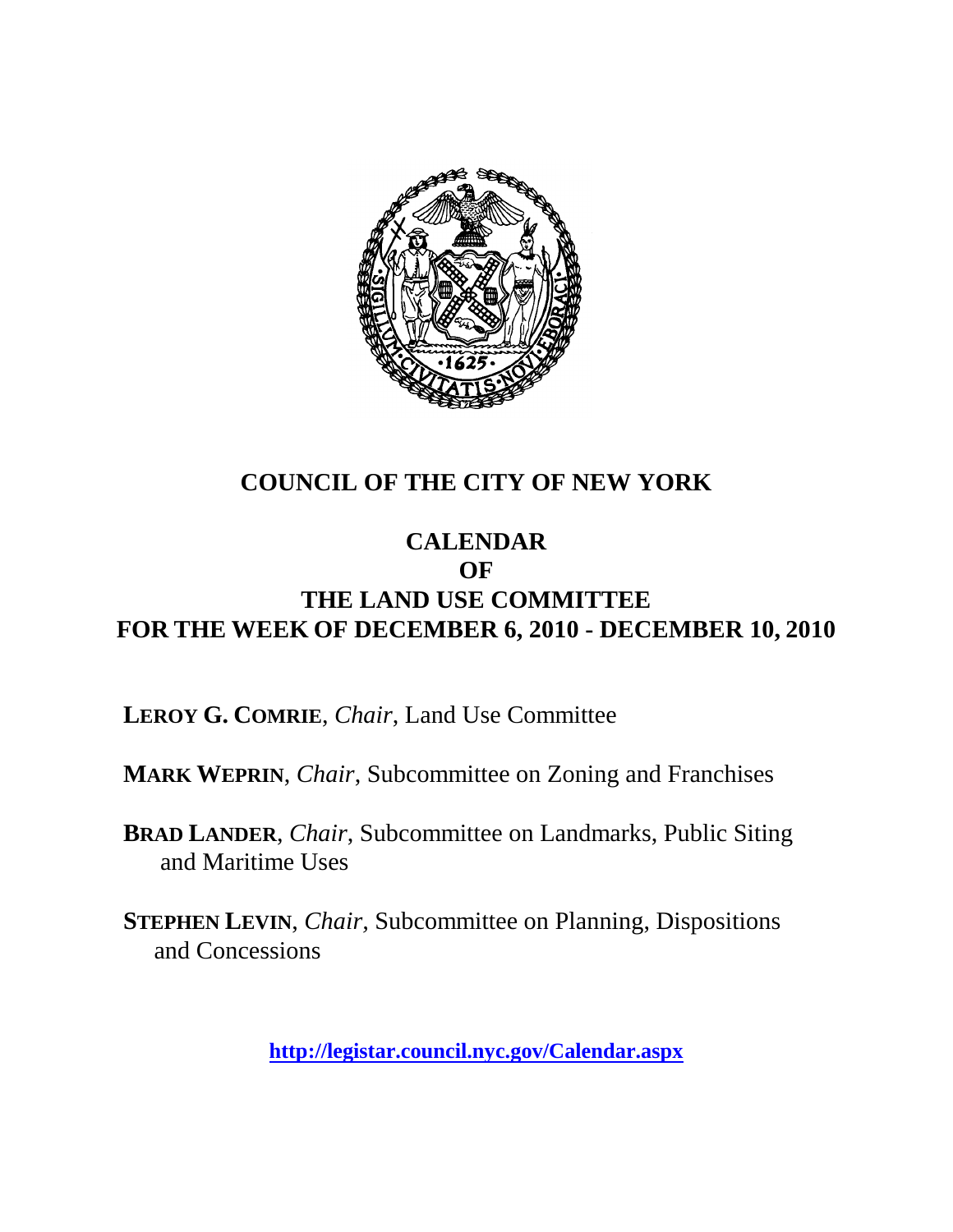### **SUBCOMMITTEE ON ZONING AND FRANCHISES `**

The Subcommittee on Zoning and Franchises will hold a public hearing on the following matters in the Council Committee Room, 250 Broadway,  $16<sup>th</sup>$  Floor, New York City, New York 10007, commencing at **9:30 a.m. on Monday, December 6, 2010:**

### **L.U. NOS. 256 THROUGH 266 ARE RELATED**

# **L.U. NO. 256 RIVERSIDE CENTER**

# **MANHATTAN CB - 7 C 100287 ZSM**

Application submitted by CRP/Extell Parcel L, LP and CRP/Extell Parcel N, LP pursuant to Sections 197-c and 201 of the New York City Charter, in accordance with Section 2-06 (c) (1) of the Uniform Land Use Review Procedure Rules, for the grant of a special permit pursuant to Section 74-681 of the Zoning Resolution to allow that portion of the railroad or transit right-of-way or yard which will be completely covered over by a permanent platform and that portion of the right-of-way or yard where railroad or transit use has been permanently discontinued or terminated to be included in the lot area, in connection with a proposed mixed use development on property bounded by West 61st Street, West End Avenue, West 59th Street and Riverside Boulevard (Block 1171, Lots 155 and 165), in a C4-7 District, within a general largescale development generally bounded by West 72nd Street, Freedom Place, West End Avenue, West 59th Street and Riverside Boulevard.

# **L.U. NO. 257 RIVERSIDE CENTER**

# **MANHATTAN CB - 7 C 100288 ZSM**

Application submitted by CRP/Extell Parcel L, L.P. and CRP/Extell Parcel N, L.P. pursuant to Sections 197-c and 201 of the New York City Charter, in accordance with Section 2-06 (c) (1) of the Uniform Land Use Review Procedure Rules, for the grant of a special permit pursuant to Sections 13-562 and 74-52 of the Zoning Resolution to allow a public parking garage with a maximum capacity of 1,260 spaces on portions of the ground floor, cellar, sub-cellar 1 and sub-cellar 2 of a proposed mixed use development on property bounded by West 61st Street, West End Avenue, West 59th Street and Riverside Boulevard (Block 1171, Lots 155 and 165), in a C4-7 District, within a general large-scale development generally bounded by West 72nd Street, Freedom Place, West End Avenue, West 59th Street and Riverside Boulevard.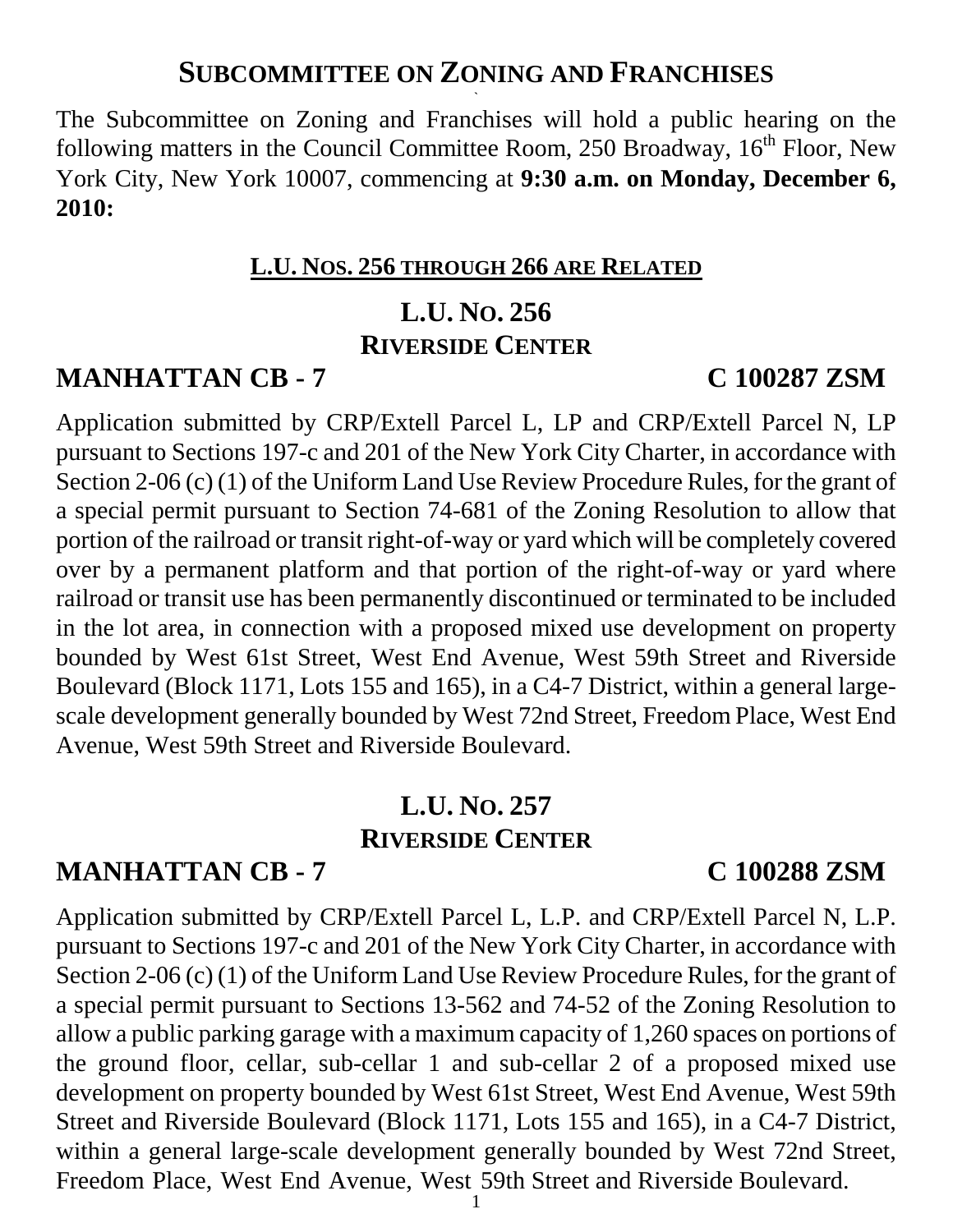# **L.U. NO. 258 RIVERSIDE CENTER**

### **MANHATTAN CB - 7 C 100289 ZSM**

Application submitted by CRP/Extell Parcel L, L.P. and CRP/Extell Parcel N, L.P. pursuant to Sections 197-c and 201 of the New York City Charter, in accordance with Section 2-06 (c)(1) of the Uniform Land Use Review Procedure Rules, for the grant of a special permit pursuant to Sections 13-562 and 74-52 of the Zoning Resolution to allow a public parking garage with a maximum capacity of 322 spaces on portions of the ground floor, cellar, sub-cellar 1 and sub-cellar 2 of a proposed mixed use development (Parcel 1), on property bounded by West 61st Street, West End Avenue, West 59th Street and Riverside Boulevard (Block 1171, Lots 155 and 165), in a C4-7 District, within a general large-scale development generally bounded by West 72nd Street, Freedom Place, West End Avenue, West 59th Street and Riverside Boulevard.

# **L.U. NO. 259 RIVERSIDE CENTER**

# **MANHATTAN CB - 7 C 100290 ZSM**

Application submitted by CRP/Extell Parcel L, L.P. and CRP/Extell Parcel N, L.P. pursuant to Sections 197-c and 201 of the New York City Charter, in accordance with Section 2-06 (c)(1) of the Uniform Land Use Review Procedure Rules, for the grant of a special permit pursuant to Sections 13-562 and 74-52 of the Zoning Resolution to allow a public parking garage with a maximum capacity of 161 spaces on portions of the ground floor, cellar, sub-cellar 1 and sub-cellar 2 of a proposed mixed use development (Parcel 2), on property bounded by West 61st Street, West End Avenue, West 59th Street and Riverside Boulevard (Block 1171, Lots 155 and 165), in a C4-7 District, within a general large-scale development generally bounded by West 72nd Street, Freedom Place, West End Avenue, West 59th Street and Riverside Boulevard.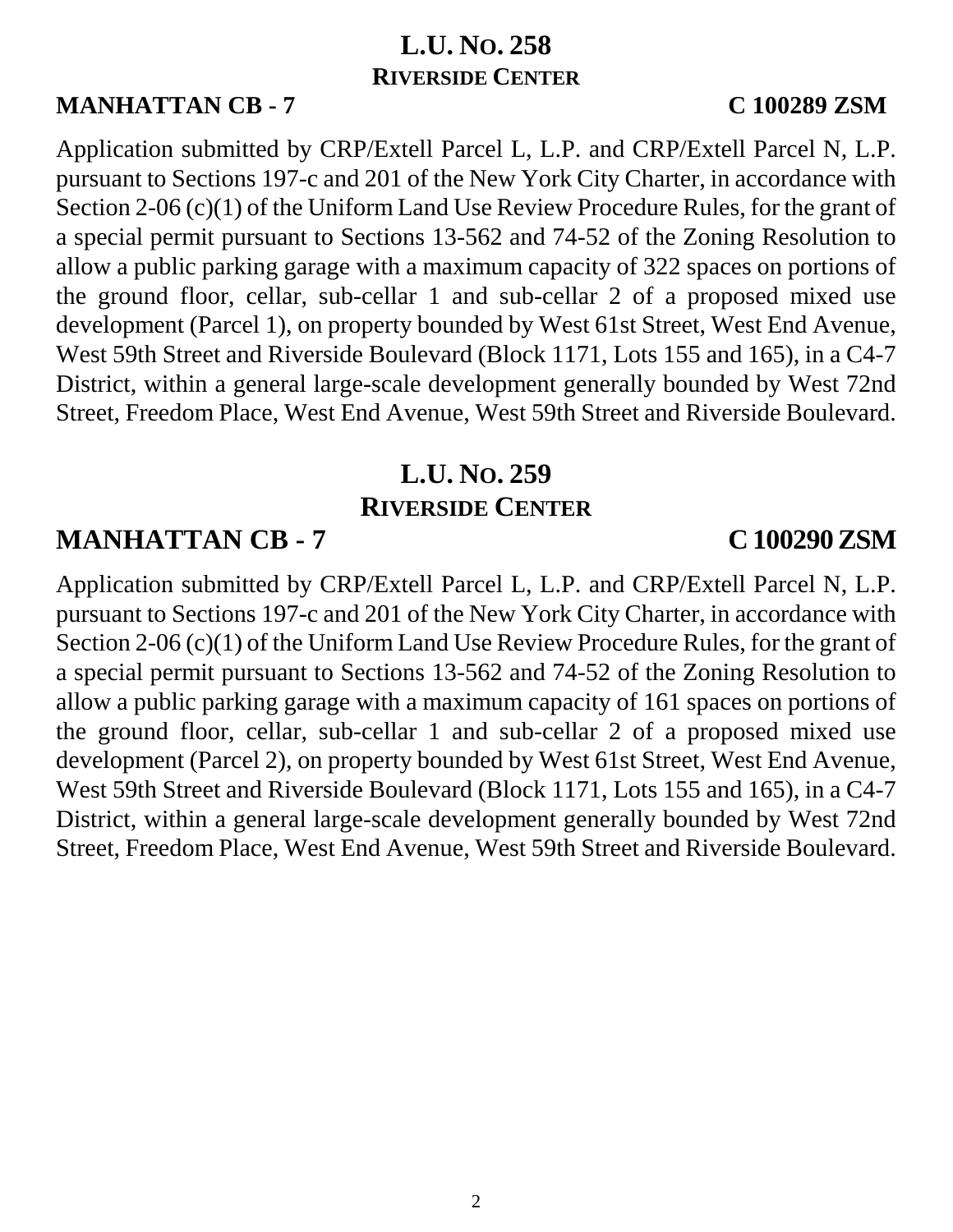# **L.U. NO. 260 RIVERSIDE CENTER**

**MANHATTAN CB - 7 C 100291 ZSM**

Application submitted by CRP/Extell Parcel L, L.P. and CRP/Extell Parcel N, L.P. pursuant to Sections 197-c and 201 of the New York City Charter, in accordance with Section 2-06 (c)(1) of the Uniform Land Use Review Procedure Rules, for the grant of a special permit pursuant to Sections 13-562 and 74-52 of the Zoning Resolution to allow a public parking garage with a maximum capacity of 203 spaces on portions of the ground floor, cellar, sub-cellar 1 and sub-cellar 2 of a proposed mixed use development (Parcel 3), on property bounded by West 61st Street, West End Avenue, West 59th Street and Riverside Boulevard (Block 1171, Lots 155 and 165), in a C4-7 District, within a general large-scale development generally bounded by West 72nd Street, Freedom Place, West End Avenue, West 59th Street and Riverside Boulevard.

# **L.U. NO. 261 RIVERSIDE CENTER**

# **MANHATTAN CB - 7 C 100292 ZSM**

Application submitted by CRP/Extell Parcel L, L.P. and CRP/Extell Parcel N, L.P. pursuant to Sections 197-c and 201 of the New York City Charter, in accordance with Section 2-06 (c) (1) of the Uniform Land Use Review Procedure Rules, for the grant of a special permit pursuant to Sections 13-562 and 74-52 of the Zoning Resolution to allow a public parking garage with a maximum capacity of 259 spaces on portions of the ground floor, cellar, sub-cellar 1 and sub-cellar 2 of a proposed mixed use development (Parcel 4), on property bounded by West 61st Street, West End Avenue, West 59th Street and Riverside Boulevard (Block 1171, Lots 155 and 165), in a C4-7 District, within a general large-scale development generally bounded by West 72nd Street, Freedom Place, West End Avenue, West 59th Street and Riverside Boulevard.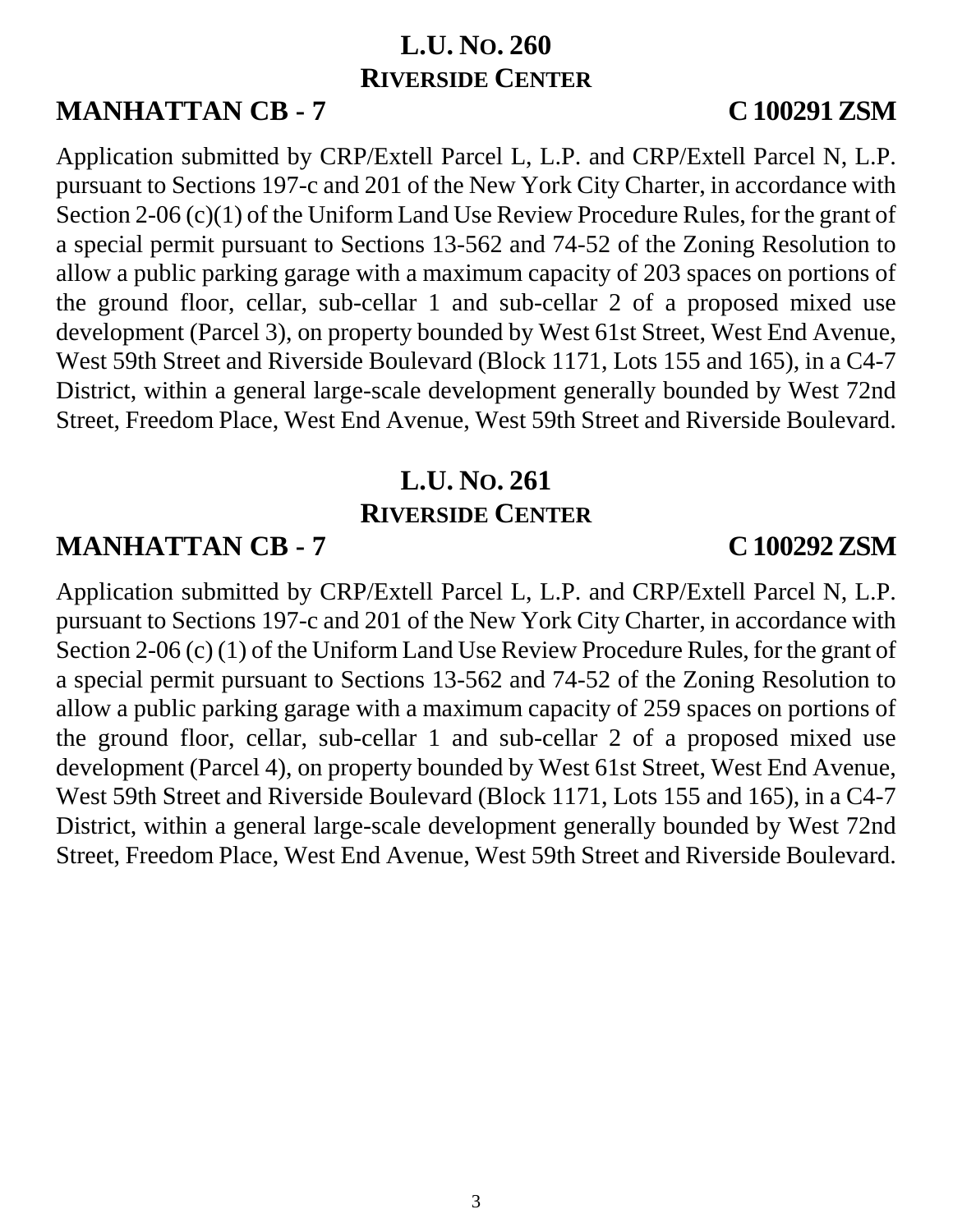# **L.U. NO. 262 RIVERSIDE CENTER**

**MANHATTAN CB - 7 C 100293 ZSM**

Application submitted by CRP/Extell Parcel L, L.P. and CRP/Extell Parcel N, L.P. pursuant to Sections 197-c and 201 of the New York City Charter, in accordance with Section 2-06 (c) (1) of the Uniform Land Use Review Procedure Rules, for the grant of a special permit pursuant to Sections 13-562 and 74-52 of the Zoning Resolution to allow a public parking garage with a maximum capacity of 315 spaces on portions of the ground floor, cellar, sub-cellar 1 and sub-cellar 2 of a proposed mixed use development (Parcel 5), on property bounded by West 61st Street, West End Avenue, West 59th Street and Riverside Boulevard (Block 1171, Lots 155 and 165), in a C4-7 District, within a general large-scale development generally bounded by West 72nd Street, Freedom Place, West End Avenue, West 59th Street and Riverside Boulevard.

# **L.U. NO. 263 RIVERSIDE CENTER**

# **MANHATTAN CB - 7 N 100294(A) ZRM**

Application submitted by CRP/Extell Parcel L, LP and CRP/Extell Parcel N, LP pursuant to Sections 197-c and 201 of the New York City Charter, in accordance with Section  $2\n-06(c)(1)$  of the Uniform Land Use Review Procedure Rules, for an amendment of the Zoning Resolution of the City of New York, concerning Section 23- 144 (In designated areas where the Inclusionary Housing Program is applicable), Section 23-954 (Additional requirements for compensated developments), Section 74- 743 (Special provisions for bulk modification), and Appendix F (Inclusionary Housing Designated Areas).

Matter in underline is new, to be added; Matter in strikeout is old, to be deleted: Matter within  $#$  # is defined in Section 12-10; \* \* \* indicates where unchanged text appears in the Zoning Resolution

**\* \* \***

# **ARTICLE II: RESIDENCE DISTRICT REGULATIONS**

### **\* \* \***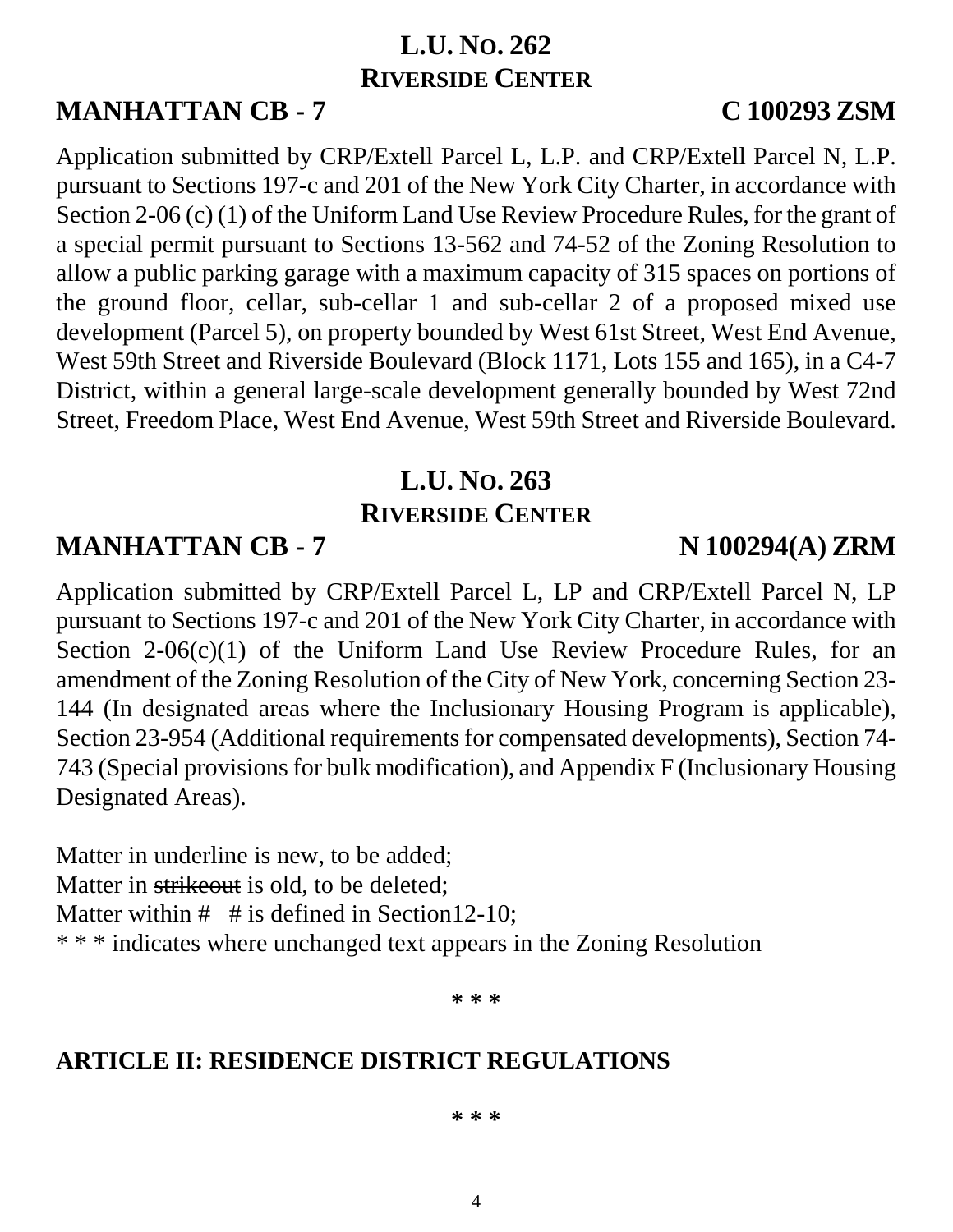# **Chapter 3 Bulk Regulations for Residential Buildings in Residence Districts**

**\* \* \***

# **23-144 In designated areas where the Inclusionary Housing Program is applicable**

In #Inclusionary Housing designated areas#, as listed in the table in this Section, the maximum permitted #floor area ratios# shall be as set forth in Section 23-952 (Floor area compensation in Inclusionary Housing designated areas). The locations of such areas are specified in APPENDIX F (Inclusionary Housing Designated Areas) of this Resolution.

| <b>Community District</b>           | <b>Zoning District</b>            |  |
|-------------------------------------|-----------------------------------|--|
| Community District 1, Bronx         | R6A R7-2 R7A R7X R8A              |  |
| Community District 4, Bronx         | R <sub>8</sub> A R <sub>9</sub> D |  |
| Community District 1, Brooklyn      | R6 R6A R6B R7A R7-3               |  |
| Community District 2, Brooklyn      | R7A R8A R9A                       |  |
| Community District 3, Brooklyn      | R <sub>7</sub> D                  |  |
| Community District 6, Brooklyn      | $R7-2$                            |  |
| Community District 7, Brooklyn      | R <sub>7</sub> A <sub>R8</sub> A  |  |
| Community District 14, Brooklyn     | R <sub>7</sub> A                  |  |
| Community District 3, Manhattan     | R7A R8A R9A                       |  |
| Community District 6, Manhattan     | R <sub>10</sub>                   |  |
| Community District 7, Manhattan     | <b>R9A R10</b>                    |  |
| Community District 1, Queens        | R <sub>7</sub> A                  |  |
| <b>Community District 2, Queens</b> | R7X                               |  |

**\* \* \***

# **23-954 Additional requirements for compensated developments**

- (a) Height and setback in #Inclusionary Housing designated areas#
	- (1) In #Inclusionary Housing designated areas#, except within #Special Mixed Use Districts# and #general large-scale developments# in C4-7 Districts within the boundaries of Manhattan Community District 7, subject to the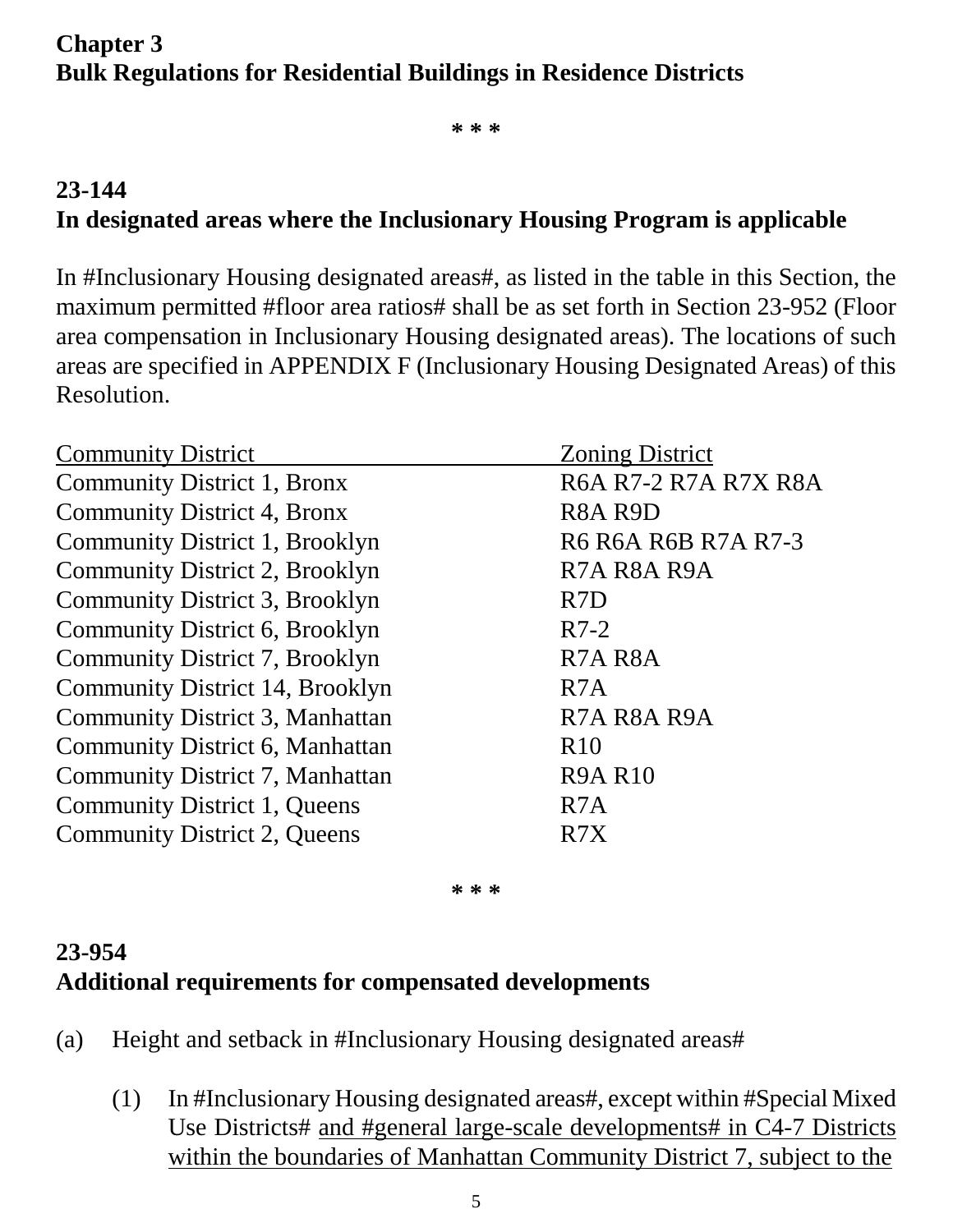provisions of a restrictive declaration, the #compensated development# must comply with the height and setback regulations of Sections 23-633 (Street wall location and height and setback regulations in certain districts) or 35-24 (Special Street Wall Location and Height and Setback Regulations in Certain Districts), as applicable.

- (2) In #Inclusionary Housing designated areas# within #Special Mixed Use Districts#, the #compensated development# must comply with the provisions of paragraphs (a) or (b) of Section 123-662 (All buildings in Special Mixed Use Districts with R6, R7, R8, R9 and R10 District designations), as applicable. However, where the #Residence District# designation is an R6 District without a letter suffix, the #compensated development# must comply with the height and setback regulations of Section 23-633, regardless of whether the #building# is #developed# or #enlarged# pursuant to the Quality Housing Program.
- (b) Compensated development building permits
	- (1) #HPD# may issue a #permit notice# to the Department of Buildings at any time on or after the #regulatory agreement date#. The Department of Buildings may thereafter issue building permits to a #compensated development# that utilizes #floor area compensation# based on the #affordable housing# described in such #permit notice#.
	- (2) If #HPD# does not receive confirmation that the #regulatory agreement# has been recorded within 45 days after the later of the #regulatory agreement date# or the date upon which #HPD# authorizes the recording of the #regulatory agreement#, #HPD# shall suspend or revoke such #permit notice#, notify the Department of Buildings of such suspension or revocation and not reinstate such #permit notice# or issue any new #permit notice# until #HPD# receives confirmation that the #regulatory agreement# has been recorded. Upon receipt of notice from #HPD# that a #permit notice# has been suspended or revoked, the Department of Buildings shall suspend or revoke each building permit issued pursuant to such #permit notice# which is then in effect for any #compensated development#.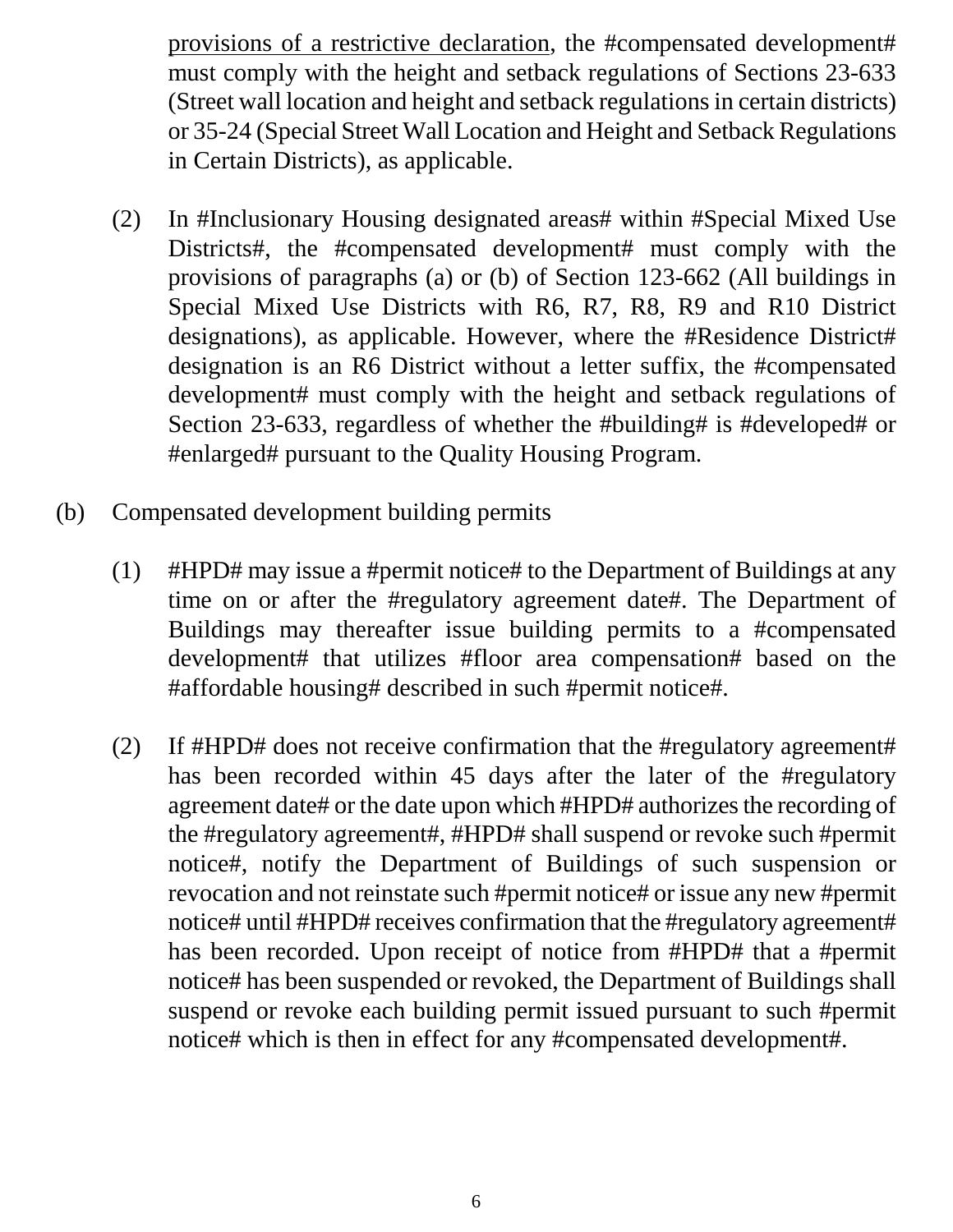- (c) Compensated development certificates of occupancy
	- (1) The Department of Buildings shall not issue a temporary or permanent certificate of occupancy for any portion of the #compensated development# that utilizes #floor area compensation# until #HPD# has issued a #completion notice# with respect to the #affordable housing# that generates such #floor area compensation#. However, where any #story# of a #compensated development# contains one or more #affordable housing units#, the Department of Buildings may issue any temporary or permanent certificate of occupancy for such #story# if such temporary or permanent certificate of occupancy either includes each #affordable housing unit# located in such #story# or only includes #dwelling units# or #rooming units# that are #affordable housing units#. Nothing in the preceding sentence shall be deemed to prohibit the granting of a temporary or permanent certificate of occupancy for a #super's unit#.
	- (2) #HPD# shall not issue a #completion notice# with respect to any portion of any #generating site# unless:
		- (i) the Department of Buildings has issued temporary or permanent certificates of occupancy for all #affordable housing# described in such #completion notice# and such certificates of occupancy have not expired, been suspended or been revoked; or
		- (ii) where a #generating site# contains #affordable housing# that had a valid certificate of occupancy on the #regulatory agreement date# and no new temporary or permanent certificate of occupancy is thereafter required for the creation of such #affordable housing#, #HPD# has determined that all renovation and repair work required by the applicable #regulatory agreement# has been completed and all obligations with respect to the creation of such #affordable housing# have been fulfilled in accordance with the applicable #regulatory agreement#.

**\* \* \***

# **ARTICLE VII: ADMINISTRATION**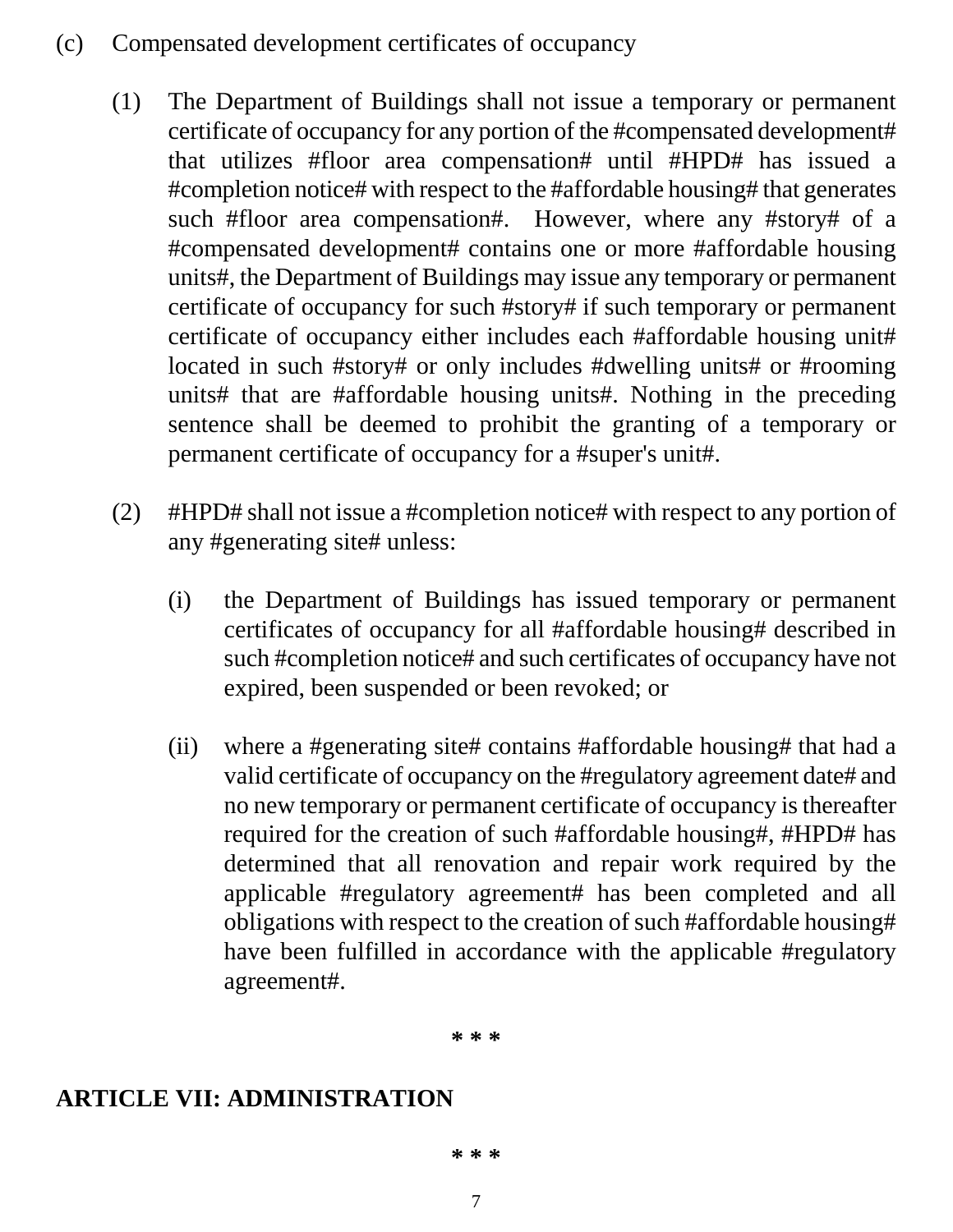# **Chapter 4 Special Permits by the City Planning Commission**

**\* \* \***

# **74-743 Special provisions for bulk modification**

- (a) For a #general large-scale development#, the City Planning Commission may permit:
	- (1) distribution of total allowable #floor area#, #rooming units#, #dwelling units#, #lot coverage# and total required #open space# under the applicable district regulations within a #general large-scale development# without regard for #zoning lot lines# or district boundaries subject to the following limitations:
		- (i) no distribution of #bulk# across the boundary of two districts shall be permitted for a #use# utilizing such #bulk# unless such #use# is permitted in both districts;
		- (ii) when a #general large-scale development# is located partially in a #Residence District# or in a C1, C2, C3 or C4-1 District and partially in other #Commercial# or #Manufacturing Districts#, no transfer of commercial #floor area# to a #Residence District# or to a C1, C2, C3 or C4-1 District from other districts shall be permitted;
	- (2) location of #buildings# without regard for the applicable #yard#, #court#, distance between #buildings#, or height and setback regulations;
	- (3) variation in the location of primary business entrances and #show windows# along frontages adjacent to #zoning lots# outside the #general large-scale development# without regard to regulations applicable near #Residence District# boundaries:
	- (4) the maximum #floor area ratio# permitted pursuant to Section 23-142 (In R6, R7, R8 or R9 Districts) for the applicable district without regard for #height factor# or #open space ratio# requirements provided that the #general large-scale development# is located partially in a C6-1, C6-2 or C6-3 District within the boundaries of Community District 7 in Manhattan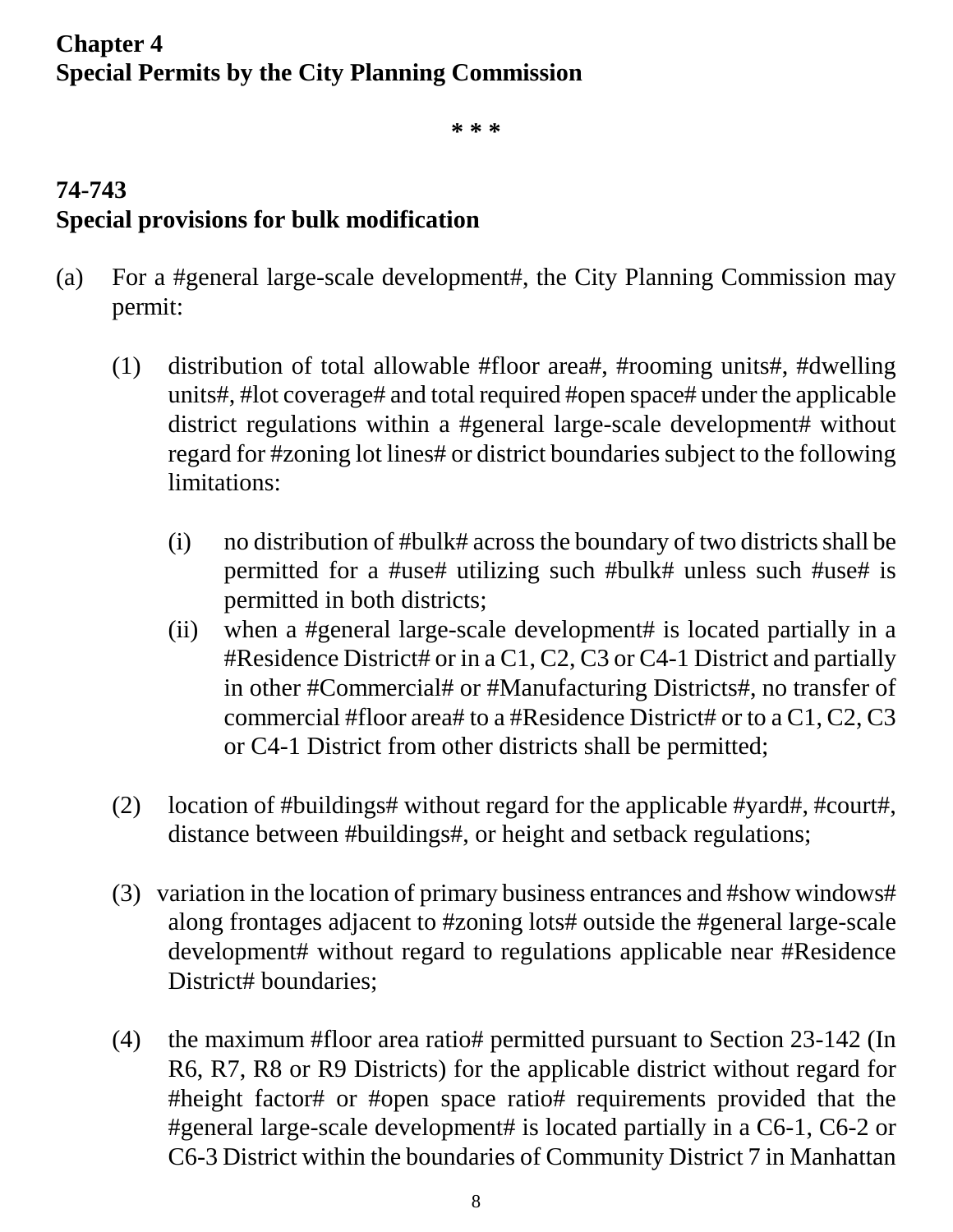and that a minimum of 50 percent of the required #open space# is provided within the #general large-scale development#. Required #open space# for the purposes of this paragraph,  $(a)(4)$ , shall be calculated by utilizing the smallest #open space ratio# at the maximum #floor area ratio# pursuant to Section 23-142 for the applicable district;

- (5) in an #Inclusionary Housing designated area# in a C4-6 or C5 District:
	- (i) a portion of the #lot area# that contains a wholly #commercial building# to be excluded from the calculation of #floor area# for any other #buildings# on the remainder of the #zoning lot#; or
	- (ii) community facility #floor area# located above the ground floor to be excluded from the calculation of the amount of #affordable housing# required pursuant to Section 23-95; or
- (6) modification of the requirements of Section 23-86 (Minimum Distance Between Legally Required Windows and Walls or Lot Lines) for #developments# or #enlargements#, where:
	- (i) the required minimum distance as set forth in Section 23-86 is provided between the #legally required window# in the new #development# or #enlargement# and a wall or #lot line # on an abutting property; and
	- (ii) the required minimum distance is provided by a light and air easement acceptable to the Department of City Planning and recorded in the County Clerk's office in the county in which such tracts of land are located.
- (7) modification of the definition of #outer court# in Section 12-10 (DEFINITIONS) and the provisions of Section 23-84 (Outer Court Regulations) to include any open area that is bounded on all sides but one by building walls and is not otherwise a #yard# or an #inner court#, provided that:
	- (i) such modifications are permitted only for #general large-scale developments# previously approved by the City Planning Commission in a C4-7 District within the boundaries of Manhattan Community District 7; and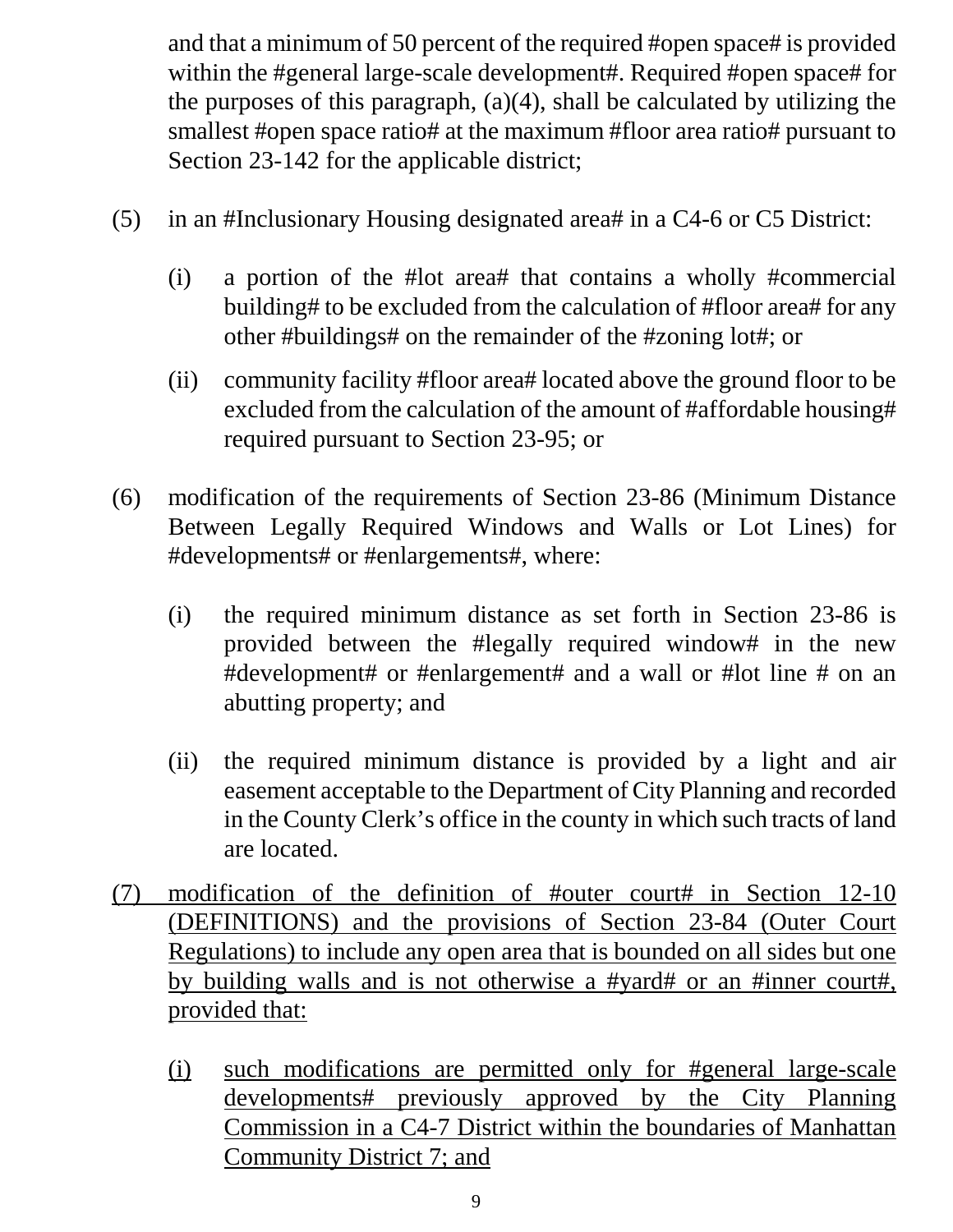- (ii) the minimum distance between a #legally required window# facing onto such #outer court# and a building wall shall be 30 feet, measured in a horizontal plane at the sill level of, and perpendicular to such window for the full width of the rough window opening.
- (8) In an #Inclusionary Housing designated area# in a C4-7 district within the boundaries of Manhattan Community District 7, for the purpose of applying the Inclusionary Housing Program within such #Inclusionary Housing designated area#:
	- (i) modification of the base and maximum #floor area ratios# specified in Section 23-952, not to exceed the maximum #floor area ratios# permitted by the underlying district, based on a proportionality between #affordable floor area# and #residential floor area# in #buildings# containing multiple #uses#; and
	- (ii) modification of the requirements regarding distribution of #affordable housing units# specified in Section 23-96(b) as set forth in a restrictive declaration.
- (b) In order to grant a special permit pursuant to this Section for any #general largescale development#, the Commission shall find that:
	- (1) the distribution of #floor area#, #open space#, #dwelling units#, #rooming units# and the location of #buildings#, primary business entrances and #show windows# will result in a better site plan and a better relationship among #buildings# and open areas to adjacent #streets#, surrounding #development#, adjacent open areas and shorelines than would be possible without such distribution and will thus benefit both the occupants of the #general large-scale development#, the neighborhood, and the City as a whole;
	- (2) the distribution of #floor area# and location of #buildings# will not unduly increase the #bulk# of #buildings# in any one #block# or unduly obstruct access of light and air to the detriment of the occupants or users of #buildings# in the #block# or nearby #blocks# or of people using the public #streets#;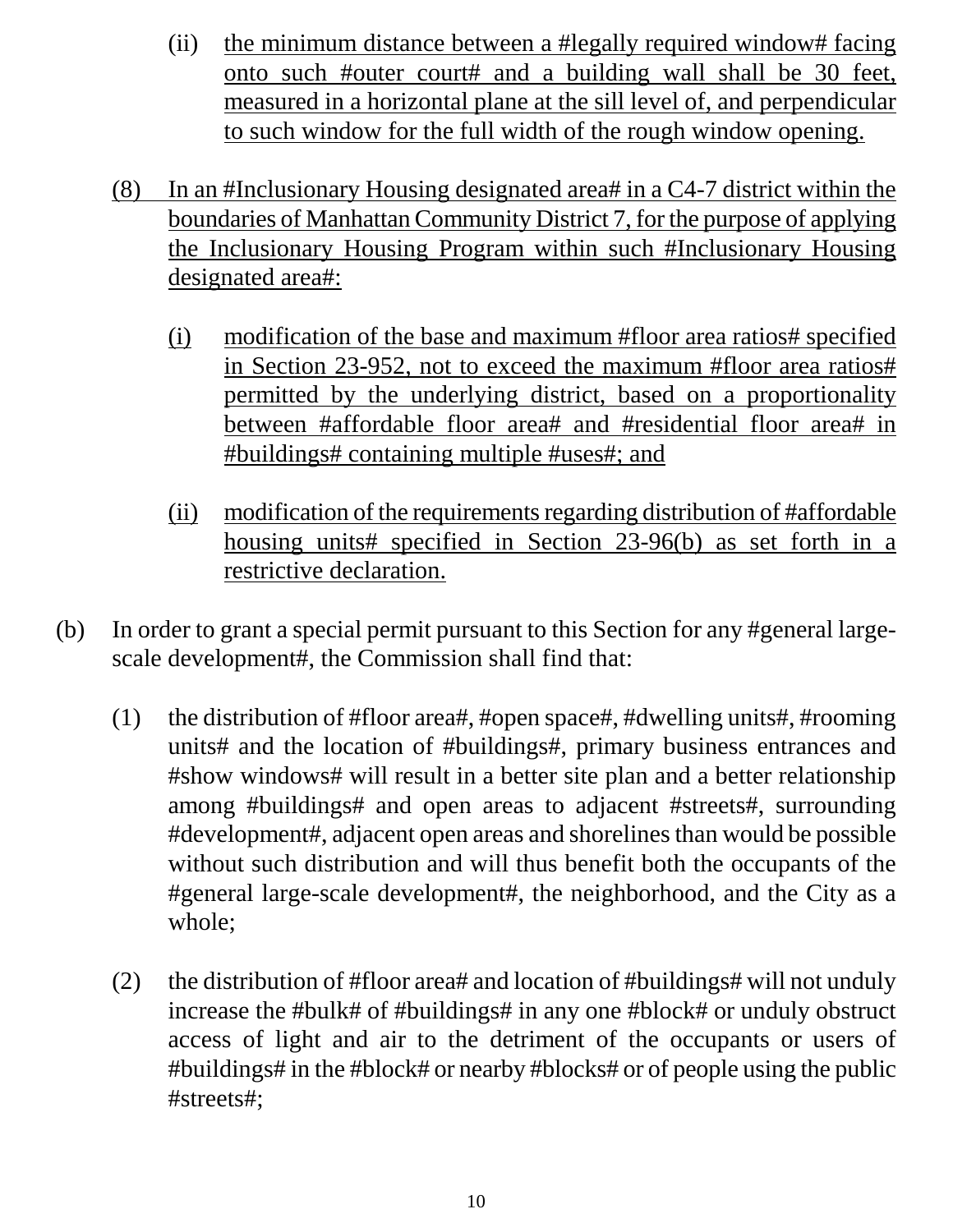- (3) where a #zoning lot# of a #general large-scale development# does not occupy a frontage on a mapped #street#, appropriate access to a mapped #street# is provided;
- (4) considering the size of the proposed #general large-scale development#, the #streets# providing access to such #general large-scale development# will be adequate to handle traffic resulting therefrom;
- (5) when the Commission has determined that the #general large-scale development# requires significant addition to existing public facilities serving the area, the applicant has submitted to the Commission a plan and timetable to provide such required additional facilities. Proposed facilities that are incorporated into the City's capital budget may be included as part of such plan and timetable;
- (6) where the Commission permits the maximum #floor area ratio# in accordance with the provisions of paragraph (a)(4) of this Section, the #open space# provided is of sufficient size to serve the residents of new or #enlarged buildings#. Such #open space# shall be accessible to and usable by all residents of such new or #enlarged buildings#, have appropriate access, circulation, seating, lighting and paving, and be substantially landscaped. Furthermore, the site plan of such #general large-scale development# shall include superior landscaping for #open space# of the new or #enlarged buildings#;
- (7) where the Commission permits the exclusion of #lot area# or #floor area# in accordance with the provisions of paragraph (a)(5) of this Section or modification of the base and maximum #floor area ratios# or requirements regarding distribution of #affordable housing units# in accordance with paragraph (a)(8) of this Section, such modification will facilitate a desirable mix of #uses# in the #general large-scale development# and a plan consistent with the objectives of the Inclusionary Housing Program and those of Section 74-74 (General Large-Scale Development) with respect to better site planning; and
- (8) a declaration with regard to ownership requirements in paragraph (b) of the #general large-scale development# definition in Section 12-10 (DEFINITIONS) has been filed with the Commission.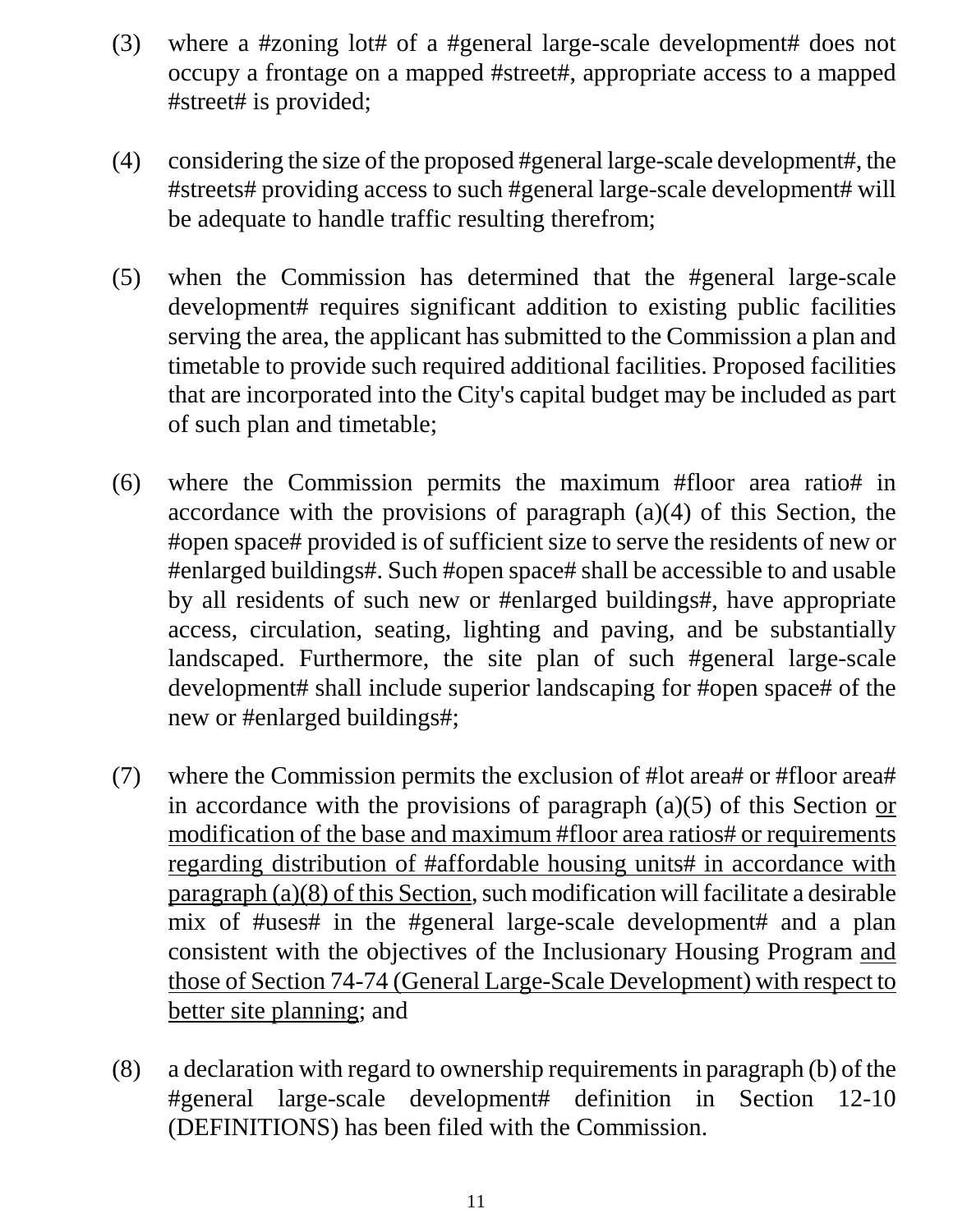The Commission may prescribe additional conditions and safeguards to improve the quality of the #general large-scale development# and to minimize adverse effects on the character of the surrounding area.

For a phased construction program of a multi-building complex, the Commission may, at the time of granting a special permit, require additional information, including but not limited to a proposed time schedule for carrying out the proposed #general largescale development#, a phasing plan showing the distribution of #bulk# and #open space# and, in the case of a site plan providing for common #open space#, common open areas or common parking areas, a maintenance plan for such space or areas and surety for continued availability of such space or areas to the people they are intended to serve.

**\* \* \***

# **APPENDIX F: INCLUSIONARY HOUSING DESIGNATED AREAS**

**\* \* \***

### **Manhattan**

**\* \* \***

Manhattan Community District 7

In the R9A and R10 Districts within the areas shown on the following Maps 1 and 2:

**\* \* \***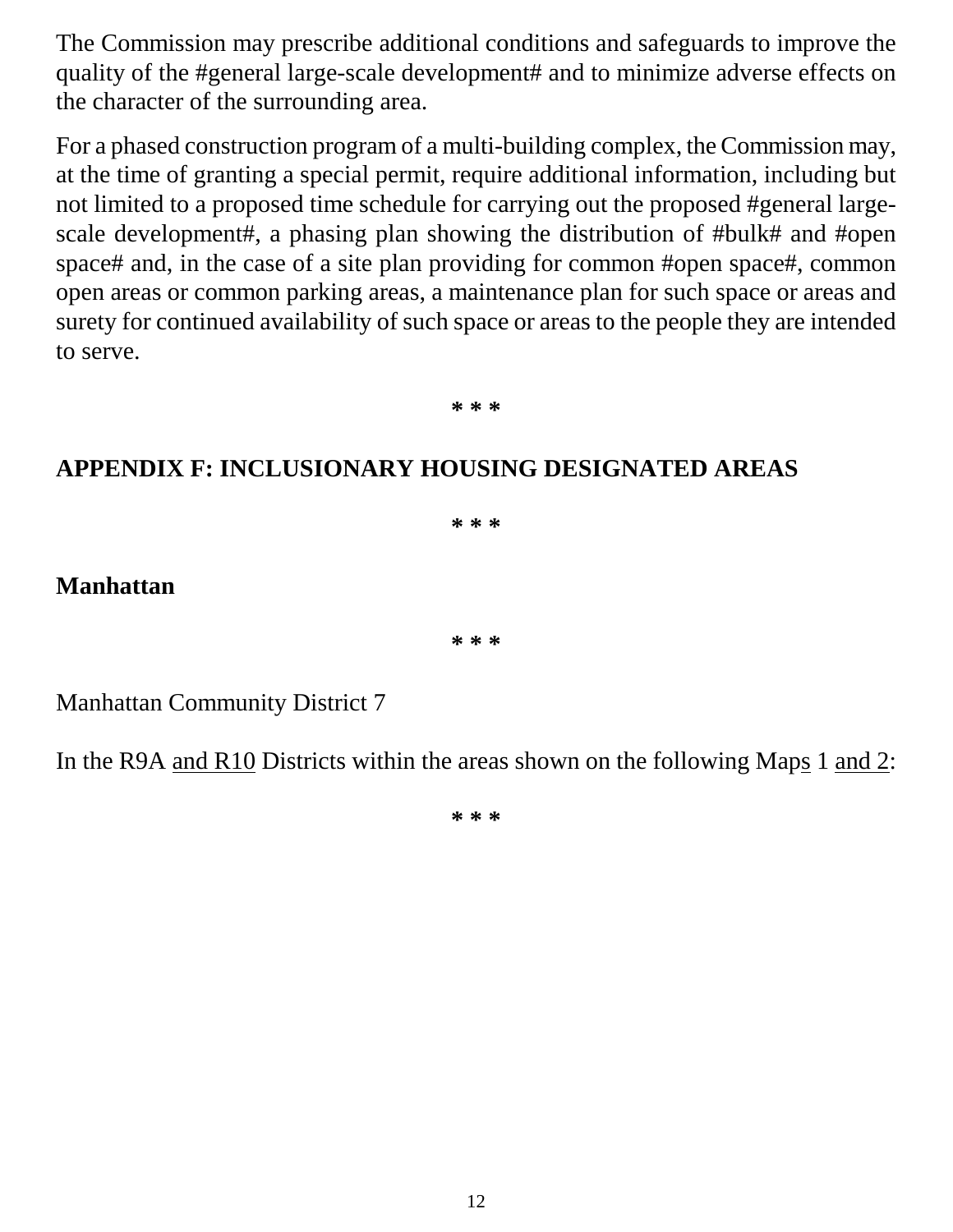Map 2



Portion of Community District 7, Manhattan

# **L.U. NO. 264 RIVERSIDE CENTER**

# **MANHATTAN CB - 7 N100295ZRM**

Application submitted by CRP/Extell Parcel L, LP and CRP/Extell Parcel N, LP pursuant to Sections 197-c and 201 of the New York City Charter for an amendment of the Zoning Resolution of the City of New York, concerning Section 74-74 (General Large-Scale Development) and Section 74-744 (Modification of Use Regulations).

Matter in underline is new, to be added; Matter in strikeout is old, to be deleted; Matter within  $#$  # is defined in Section12-10; \* \* \* indicates where unchanged text appears in the Zoning Resolution

**\* \* \***

# **ARTICLE VII: ADMINISTRATION**

**\* \* \***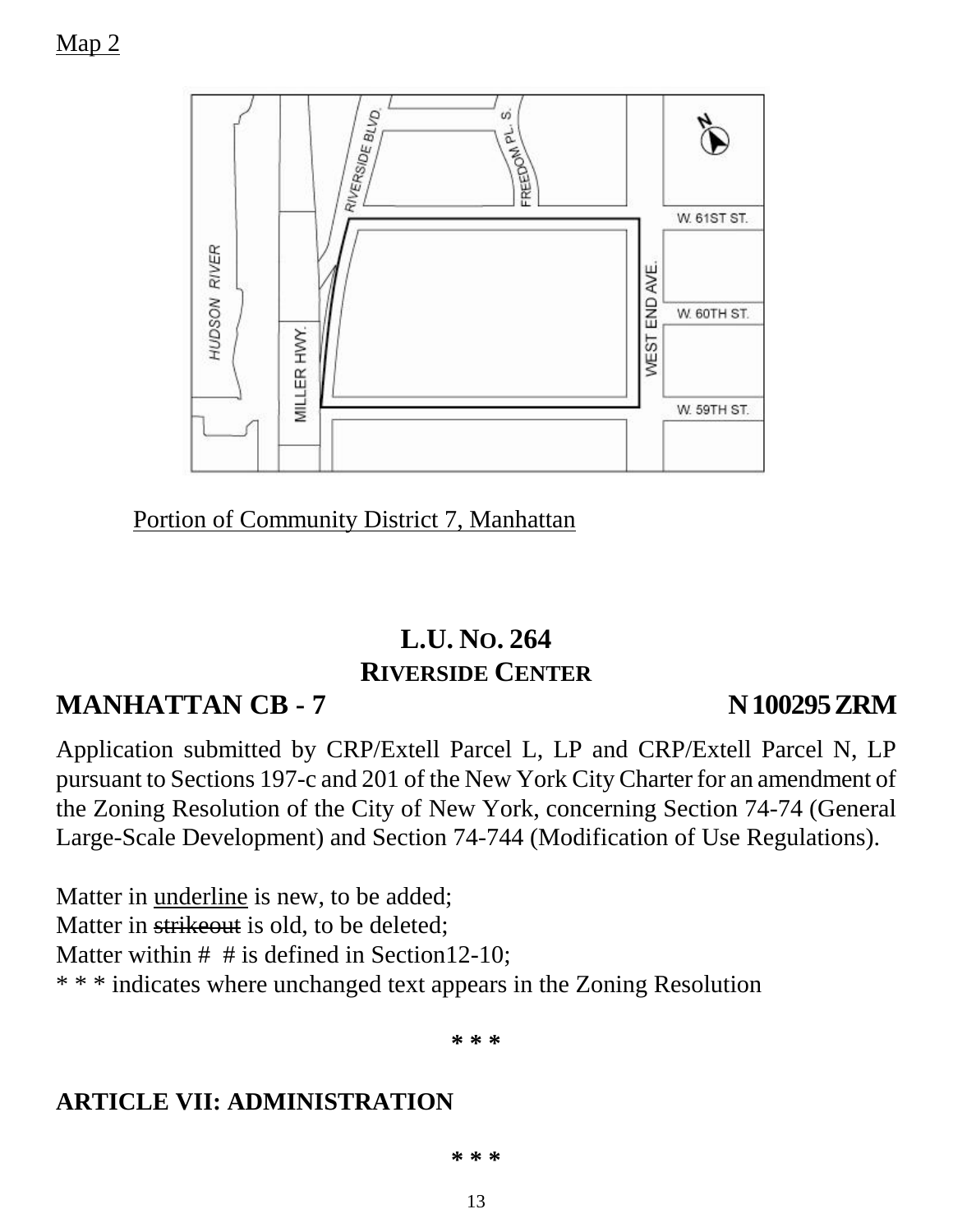# **Chapter 4 Special Permits by the City Planning Commission**

**\* \* \***

# **74-74 General Large-Scale Development**

For #general large-scale developments# involving several #zoning lots# but planned as a unit, the district regulations may impose unnecessary rigidities and thereby prevent achievement of the best possible site plan within the overall density and #bulk# controls. For these #developments#, the regulations of this Section are designed to allow greater flexibility for the purpose of securing better site planning, while safeguarding the present or future use and development of the surrounding area.

No portion of a #general large-scale development# shall contain any #use# not permitted by the applicable district regulations for such portion, except as otherwise provided in Section 74-744 (Modification of use regulations). When an existing #building# in a #general large-scale development# is occupied by a #non-conforming use#, any #enlargement# of such existing #building# shall be subject to the requirements set forth in Section 52-00 (NON-CONFORMING USES: DEFINITIONS AND GENERAL PROVISIONS).

\* \* \*

# **74-744 Modification of use regulations**

- (a) Use modifications
	- (1) Waterfront and related #commercial uses#

In a C4 District, the City Planning Commission may modify applicable district regulations to allow certain boating and related #uses# listed in Use Group 14A, not otherwise allowed in such district, provided the Commission shall find that:

 $(1)(i)$  the #uses# are appropriate for the location and blend harmoniously with the rest of the #general large-scale development#; and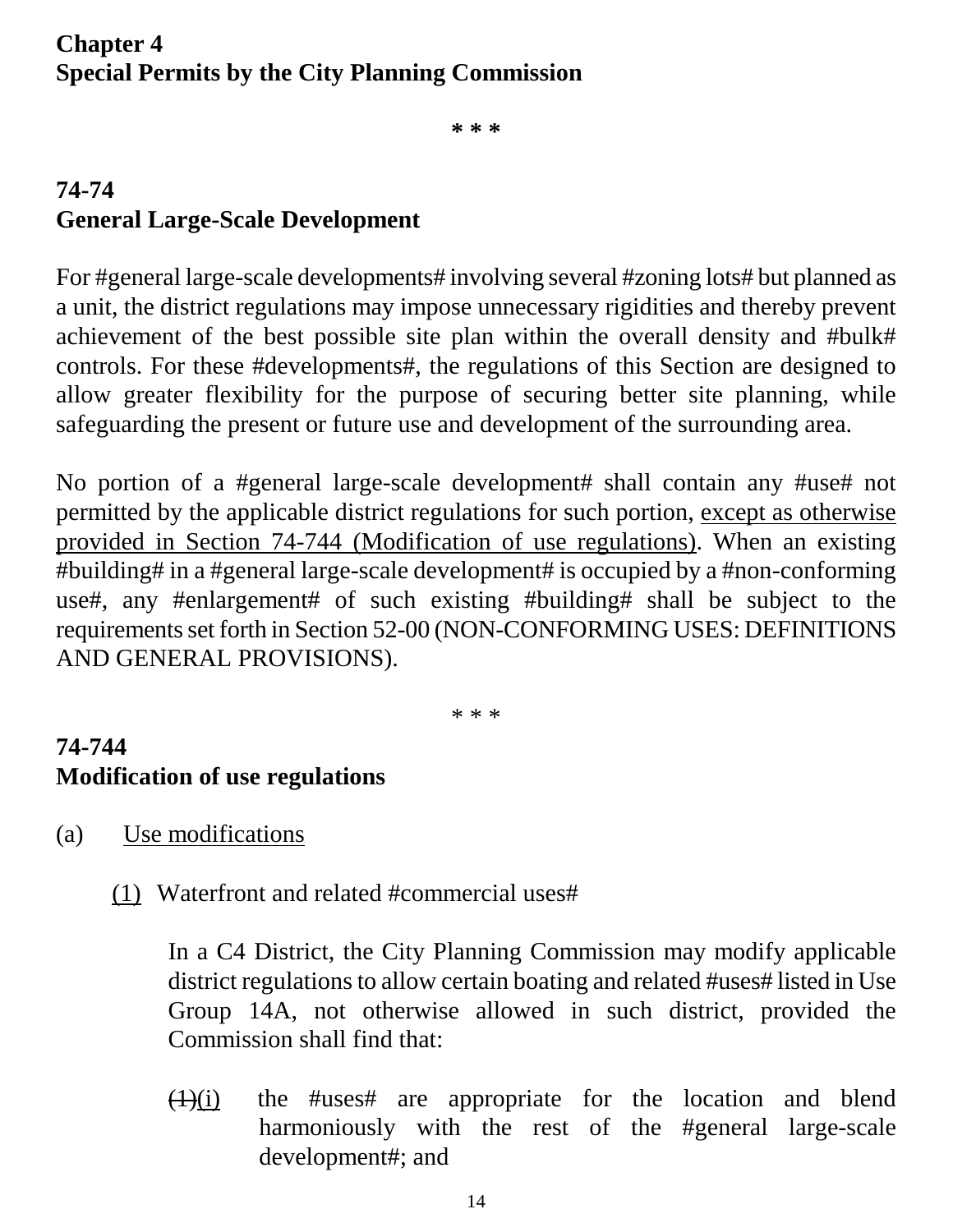- $(2)(ii)$  the #streets# providing access to such #uses# will be adequate to handle the traffic generated thereby.
- (2) Automotive sales and service #uses#

For #general large-scale developments# previously approved by the City Planning Commission in a C4-7 District within the boundaries of Manhattan Community District 7, the City Planning Commission may modify applicable district regulations to allow automotive sales and service establishments that include repair services and preparation for delivery, provided the Commission shall find that:

- (i) the portion of the establishment used for the servicing and preparation of automobiles is located entirely in a #cellar# level and below grade or established curb level, and the ground floor level of such establishment is used only for showrooms and sales;
- (ii) sufficient indoor space for storage of vehicles for sale or service has been provided; and
- (iii) such #use# will not create or contribute to serious traffic congestion and will not unduly inhibit surface traffic or adversely affect pedestrian movement.
- (b) Location of #commercial uses#

For any #general large-scale development#, the City Planning Commission may permit #residential# and non-#residential uses# to be arranged within a #building# without regard for the regulations set forth in Section 32-42 (Location within Buildings), provided the Commission shall find:

- (1) the #commercial uses# are located in a portion of the #mixed building# that has separate access to the outside with no opening of any kind to the #residential# portion of the #building# at any #story#;
- (2) the #commercial uses# are not located directly over any #story# containing #dwelling units#; and
- (3) the modifications shall not have any adverse effect on the #uses# located within the #building#.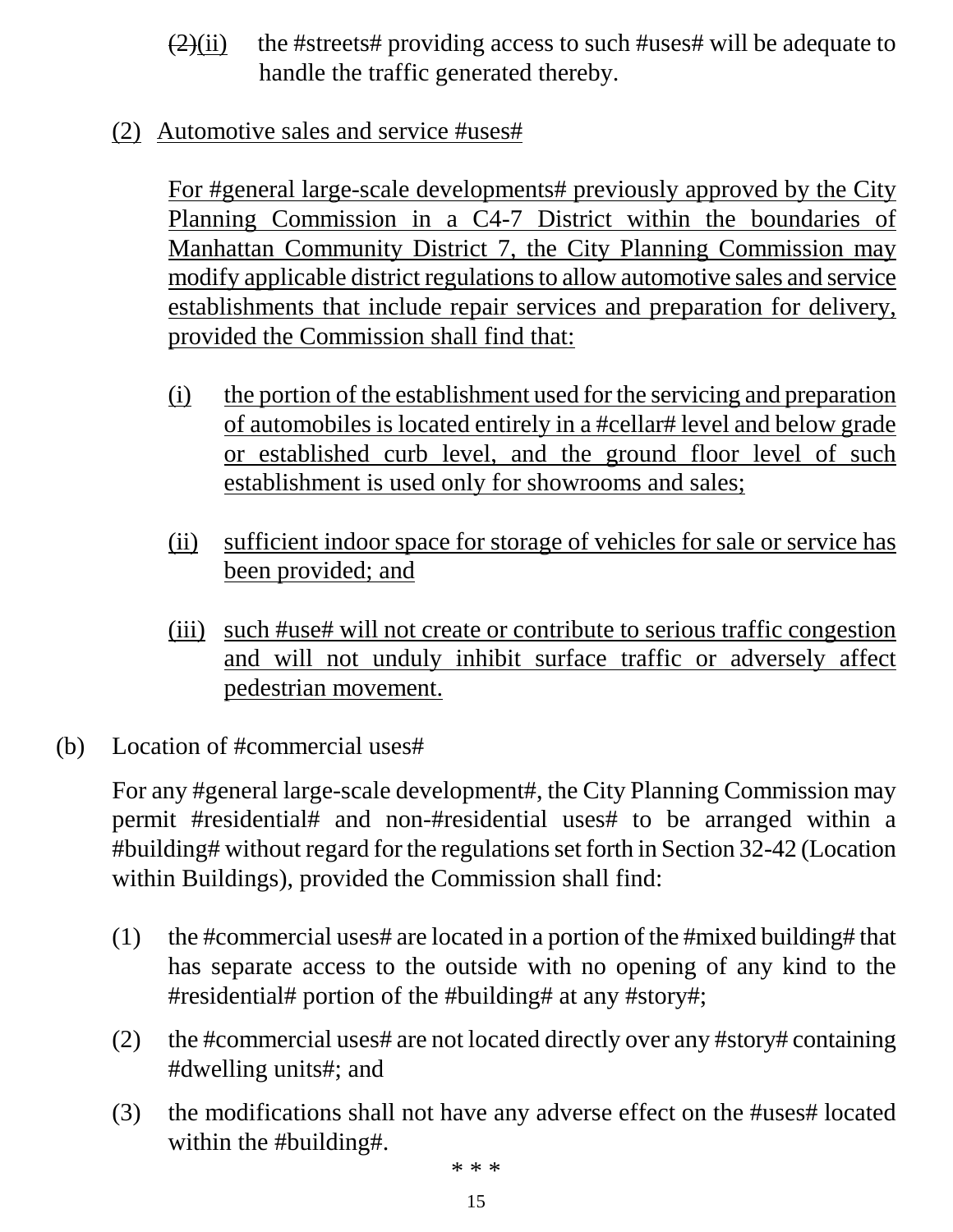# **L.U. NO. 265 RIVERSIDE CENTER MANHATTAN CB - 7 C 100296(A) ZSM/M 920358(D) ZSM**

Application submitted by CRP/Extell Parcel L, LP and CRP/Extell Parcel N, LP pursuant to Sections 197-c and 201 of the New York City Charter, in accordance with Section 2-06 (c)(1) of the Uniform Land Use Review Procedure Rules, for the grant of a special permit\* pursuant to Section 74-743 of the Zoning Resolution to allow:

- 1. the location of buildings without regard for the applicable court, distance between buildings, height and setback regulations;
- 2. the modification of the definition of outer courts and the provisions of Section 23- 84 (Outer Court Regulations) to include any open area that is bounded on all sides but one by building walls and is not otherwise a yard or an inner court; and
- 3. for purposes of applying the Inclusionary Housing Program:
	- a. the modification of the base and maximum floor area ratios, not to exceed the maximum floor area ratio permitted, based on a proportionality between affordable floor area and residential floor area in buildings containing multiple uses; and
	- b. the modification of the requirements regarding distribution of affordable housing units specified in Section 23-96(b);

in connection with a proposed mixed use development, on property bounded by West 61st Street, West End Avenue, West 59th Street and Riverside Boulevard (Block 1171, Lots 155 and 165), in a C4-7 District, within a general large-scale development generally bounded by West 72nd Street, Freedom Place, West End Avenue, West 59th Street and Riverside Boulevard.

Approval of application M 920358(D) ZSM, submitted by CRP/Extell Parcel L, LP and CRP/Extell Parcel N, LP, to modify the original Riverside South general large-scale special permit and restrictive declaration is required concurrent with any approval of this special permit.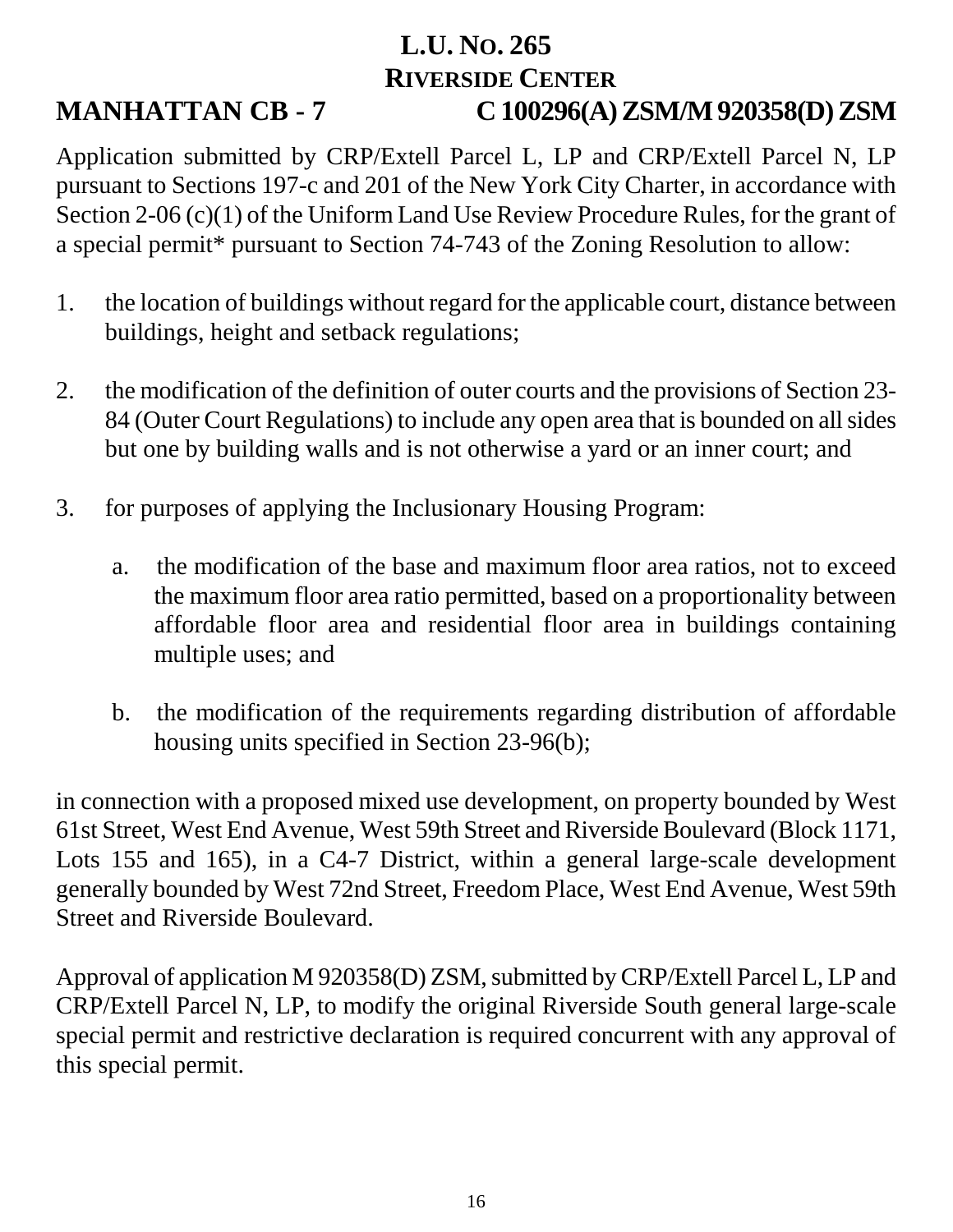# **L.U. NO. 266 RIVERSIDE CENTER**

# **MANHATTAN CB - 7 C 100297 ZSM**

Application submitted by CRP/Extell Parcel L, L.P. and CRP/Extell Parcel N, L.P. pursuant to Sections 197-c and 201 of the New York City Charter, in accordance with Section 2-06(c)(1) of the Uniform Land Use Review Procedure Rules, for the grant of a special permit pursuant to Section 74-744 of the Zoning Resolution to allow an automotive sales and service establishment that includes repair services and preparation for delivery on portions of the ground floor and cellar of a proposed mixed use development on property bounded by West 61st Street, West End Avenue, West 59th Street and Riverside Boulevard (Block 1171, Lots 155 and 165), in a C4-7 District, within a general large-scale development generally bounded by West 72nd Street, Freedom Place, West End Avenue, West 59th Street and Riverside Boulevard.

### **SUBCOMMITTEE ON LANDMARKS, PUBLIC SITING AND MARITIME USES**

The Subcommittee on Landmarks, Public Siting and Maritime Uses will hold a public hearing on the following matters in the Council Committee Room, 250 Broadway,  $16<sup>th</sup>$ Floor, New York City, New York, 10007, commencing at **11:00 a.m. on Monday, December 6, 2010:**

# **L.U. NO. 270**

# **97 BOWERY BUILDING**

# **MANHATTAN CB - 3 20115269 HKM (N 110092 HKM)**

Designation (List No. 433/LP-2353) by the Landmarks Preservation Commission pursuant to Section 3020 of the New York City Charter regarding the landmark designation of the 97 Bowery Building, located at 97 Bowery (Tax Map Block 304, Lot 2), as an historic landmark.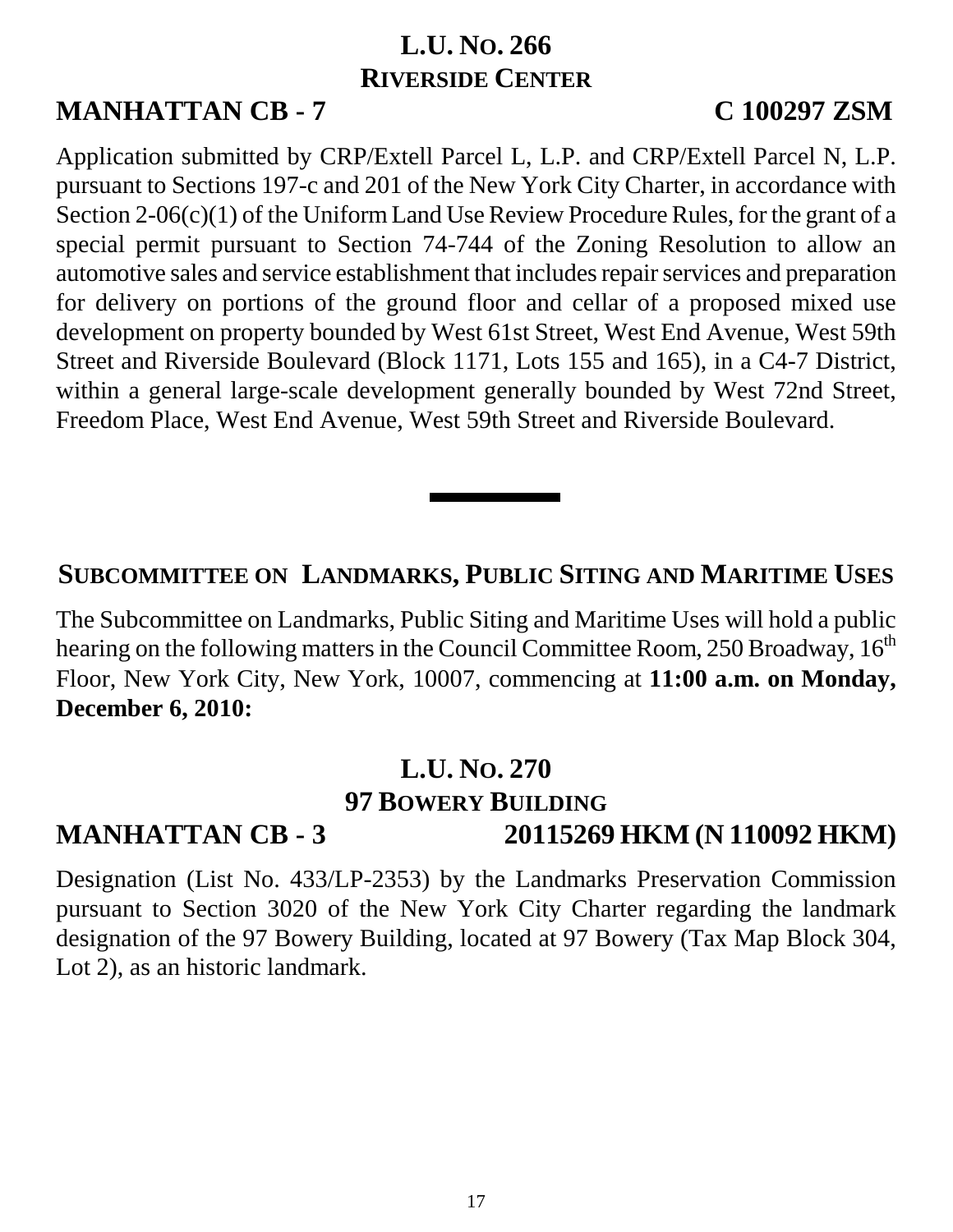# **L.U. NO. 271 ELEVENTH STREET METHODIST EPISCOPAL CHAPEL MANHATTAN CB - 3 20115270 HKM (N 110094 HKM)**

Designation (List No. 433/LP-2398) by the Landmarks Preservation Commission pursuant to Section 3020 of the New York City Charter regarding the landmark designation of the Eleventh Street Methodist Episcopal Chapel, located at 545-547 East  $11<sup>th</sup>$  Street (Tax Map Block 405, Lot 39), as an historic landmark.

# **L.U. NO. 272 LOEW'S CANAL STREET THEATRE BUILDING MANHATTAN CB - 3 20115271 HKM (N 110093 HKM)**

Designation (List No. 433/LP-2368) by the Landmarks Preservation Commission pursuant to Section 3020 of the New York City Charter regarding the landmark designation of the Loew's Canal Street Theatre Building, located at 31 Canal Street (Tax Map Block 297, part of Lot 1), as an historic landmark.

### **SUBCOMMITTEE ON PLANNING, DISPOSITIONS AND CONCESSIONS**

The Subcommittee on Planning, Dispositions and Concessions will hold a public hearing on the following matters in the Council Committee Room, 250 Broadway, 16<sup>th</sup> Floor, New York City, New York 10007, commencing at **1:00 p.m. on Monday, December 6, 2010:**

# **L.U. NO. 268 PLAZA BORIQUEN**

### **BRONX CB - 1 20115303 HAX**

Application submitted by the New York City Department of Housing Preservation and Development pursuant to the Private Housing Finance Law for approval of a project summary, a real property tax exemption and approval of the Regulatory Agreement for property located at Block 2282/Lots 45, 75; Block 2283/Lot 40 in Council District No. 8.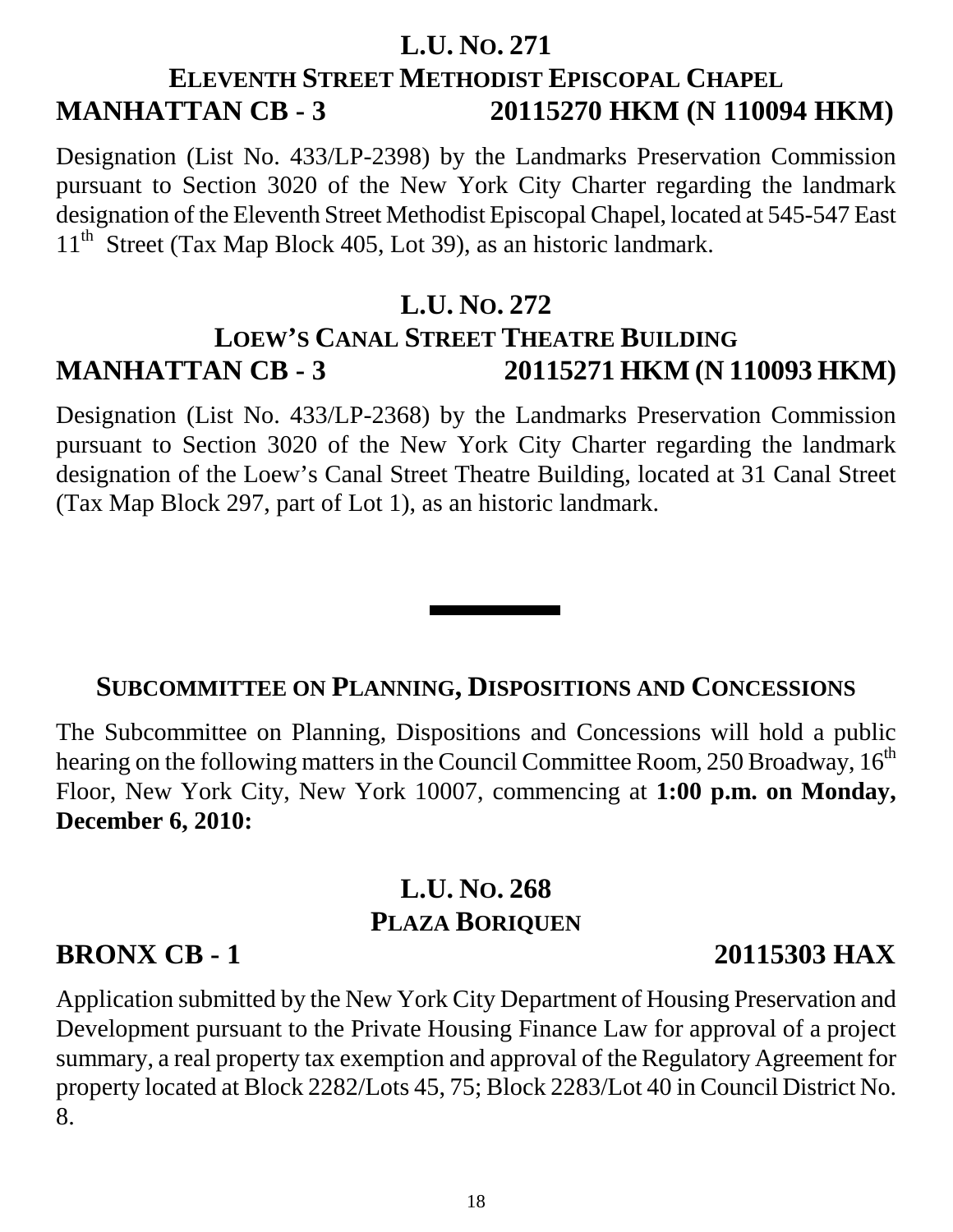# **L.U. NO. 269 PRC SIMPSON STREET**

# **BRONX CB - 2 20115304 HAX**

Application submitted by the Department of Housing Preservation and Development pursuant to the New York Private Housing Finance Law for approval of a project summary, a conveyance, real property tax exemptions, consent to the voluntary dissolution of a redevelopment company, and approval of a Regulatory Agreement for property located at Block 2711/Lots 17 and 19; Block 2712/Lots 1, 9, 11, 23, 40; Block 2714/Lots 1, 61, 64; Block 2723/Lot 12 in Council District No. 17.

# **L.U. No. 238**

Proposal subject to Council review and action pursuant to the Urban Development Action Area Act, Article 16 of the New York General Municipal Law, at the request of the Department of Housing Preservation and Development ("HPD"), which requests that the Council:

- 1. Find that the present status of the listed area tends to impair or arrest the sound growth and development of the municipality and that the proposed Urban Development Action Area Project is consistent with the policy and purposes of Section 691 of the General Municipal Law;
- 2. Waive the area designation requirement of Section 693 of the General Municipal Law pursuant to said Section;
- 3. Waive the requirements of Sections 197-c and 197-d of the New York City Charter pursuant to Section 694 of the General Municipal Law;
- 4. Approve the project as Urban Development Action Area Project pursuant to Section 694 of the General Municipal Law; and
- 5. Approve an exemption of the project from real property taxes pursuant to Section 696 of the General Municipal Law.

| L.U.                                                                                                          | Non-             |                   |                  |                      |           | Tax              |  |  |
|---------------------------------------------------------------------------------------------------------------|------------------|-------------------|------------------|----------------------|-----------|------------------|--|--|
| No.                                                                                                           | <b>ULURP No.</b> | <b>Address</b>    | <b>Block/Lot</b> | Program              | <b>CB</b> | <b>Exemption</b> |  |  |
|                                                                                                               |                  |                   |                  |                      |           |                  |  |  |
| 238                                                                                                           | 20115223 HAK     | 824 Monroe Street | 1481/14          | <b>Asset Control</b> | 03        | Section 696      |  |  |
|                                                                                                               |                  | <b>Brooklyn</b>   |                  | Area                 |           |                  |  |  |
| Laid over from the meeting of the Subcommittee on Planning, Dispositions and Concessions on October 25, 2010, |                  |                   |                  |                      |           |                  |  |  |
| November 15, 2010 and November 22, 2010.                                                                      |                  |                   |                  |                      |           |                  |  |  |